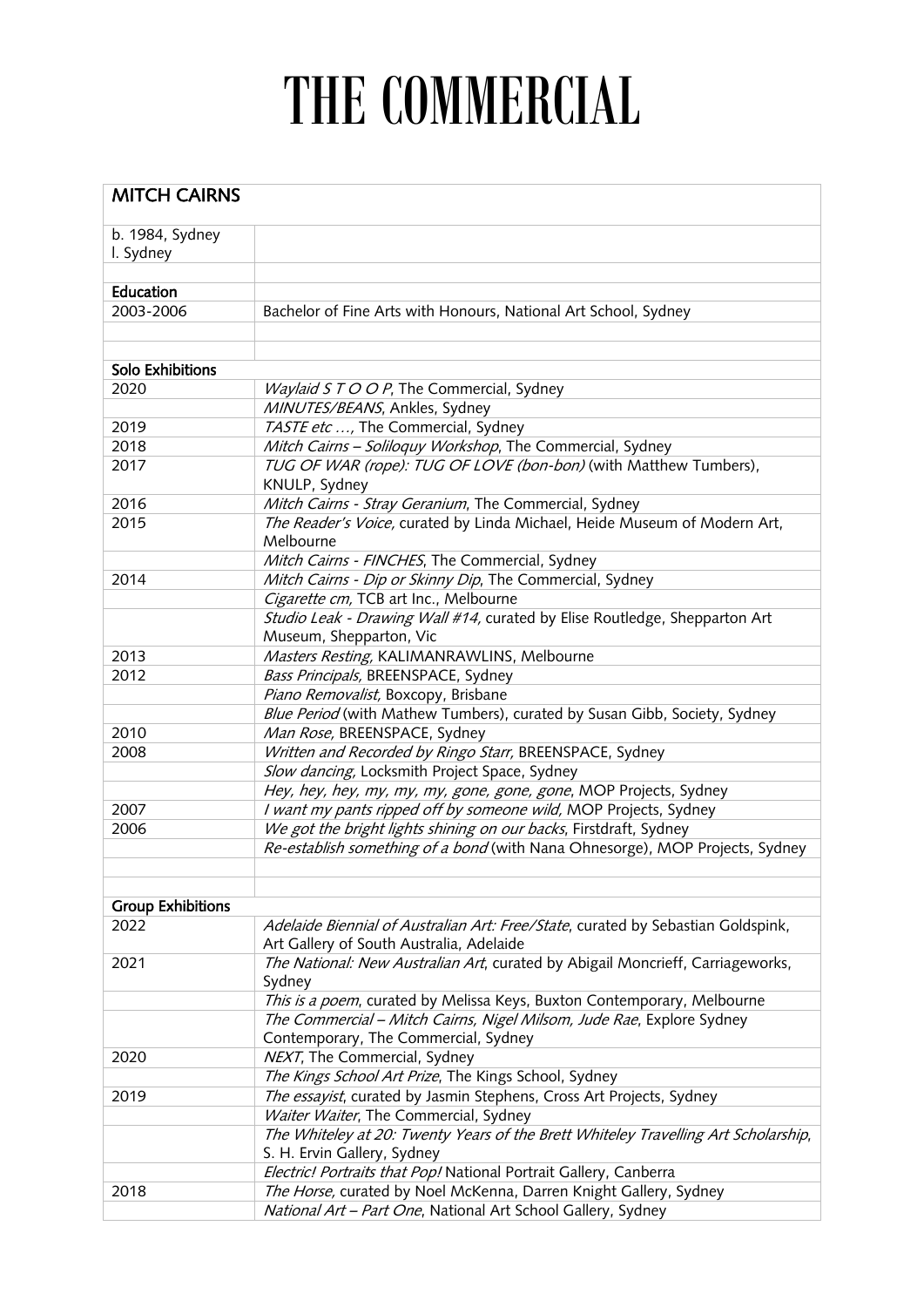|      | Bowerbird: Clinton Bradley and the Art of Collecting, curated by Kent Buchanan,<br>Western Plains Cultural Centre, Dubbo, NSW              |
|------|--------------------------------------------------------------------------------------------------------------------------------------------|
|      | Unreal City, curated by Sarah Rees, Firstdraft, Sydney                                                                                     |
|      | The drawing is just not there, curated by Patrice Sharkey & Christopher L. G. Hill,                                                        |
|      | Westspace, Melbourne                                                                                                                       |
| 2017 | Grounded, curated by Judith Blackall, National Art School Gallery, Sydney                                                                  |
|      | The Commercial, Sydney Contemporary, Carriageworks (Stand E06), Sydney                                                                     |
|      | Game, Bowerbank Ninow, Auckland, New Zealand                                                                                               |
| 2016 | Painting. More Painting, curated by Max Delany, Annika Kristensen and Hannah<br>Mathews, Australian Centre for Contemporary Art, Melbourne |
|      | The Commercial, Auckland Art Fair, Auckland, New Zealand                                                                                   |
|      | Un Leg, curated by Nick Strike, 55 Sydenham Rd, Sydney                                                                                     |
| 2015 | DEADPAN, curated by Abigail Moncreiff, Goulburn Regional Art Gallery,                                                                      |
|      | Goulburn, NSW                                                                                                                              |
|      | The Commercial, Sydney Contemporary, Carriageworks (Stand A01), Sydney                                                                     |
|      | Writing Art, curated by Scott Donovan, Artspace, Sydney                                                                                    |
|      | TPOLR, The Commercial, Sydney                                                                                                              |
|      | 21st Century Heide: The Collection since 2000, Heide Museum of Modern Art,                                                                 |
|      | Melbourne                                                                                                                                  |
|      | Outside Thoughts, curated by Wes Hill, Contemporary Art Tasmania, Hobart                                                                   |
|      | Six people in a room, KNULP, Sydney                                                                                                        |
| 2014 | Now the heart is filled with gold as if it were a purse, curated by Glenn Barkley,                                                         |
|      | Arts Project Australia, Melbourne                                                                                                          |
|      | No fond return of love, Institute of Contemporary Art Newtown, Sydney                                                                      |
|      | The Commercial, Melbourne Art Fair, Royal Exhibition Centre, Melbourne                                                                     |
|      | OUI we, The Commercial, Sydney                                                                                                             |
| 2013 | The Knock-Off Show, curated by Liang Luscombe and Brook Babington, SLOPES,<br>Melbourne                                                    |
|      | Relationshippal - Mitch Cairns, Susan Jacobs, Tim Silver, BREENSPACE, Sydney                                                               |
|      | Ten out of Ten, curated by Rob and George Adams, MOP Projects, Sydney                                                                      |
| 2012 | Sprezzatura, OK Gallery, Perth                                                                                                             |
|      | Cool World, ALASKA Projects, Sydney                                                                                                        |
|      | The Drawing Room, BREENSPACE, Sydney                                                                                                       |
| 2011 | Eastern Seaboard, curated by Reuben Keehan and Melanie Oliver, Artspace,                                                                   |
|      | Sydney                                                                                                                                     |
|      | Salon, Eastern Bloc, Sydney                                                                                                                |
|      | Out of the Comfort Zone, Curated by Virginia Wilson, Customs House, Sydney                                                                 |
| 2010 | Redheads & Power Chicks & Men who sew, curated by Barbara Flynn, Deloitte                                                                  |
|      | Building, Sydney                                                                                                                           |
|      | BREENSPACE, Melbourne Art Fair, Royal Exhibition Hall, Melbourne                                                                           |
|      | Alpha Romeo - Mitch Cairns, Christopher Hanrahan, Nigel Milsom, curated by                                                                 |
|      | Matthys Gerber, Peloton, Sydney                                                                                                            |
|      | They call them Pirates out here, curated by David Elliot, Museum of<br>Contemporary Art, Sydney                                            |
|      | Group Show, BREENSPACE, Sydney                                                                                                             |
|      | 20/Twenty, curated by Ron and George Adams, University of Technology Sydney                                                                |
|      | Gallery, Sydney and Dubbo Regional Gallery, Dubbo, NSW                                                                                     |
|      | In Temperance, curated by Mark Titmarsh, City of Sydney Laneways Project,                                                                  |
|      | Sydney                                                                                                                                     |
| 2009 | What I think of When I think about dancing, curated by Lisa Havilah and Susan                                                              |
|      | Gibb, Campbelltown Arts Centre, Sydney                                                                                                     |
|      | Adam, Adam, Mitch, Nigel & Ron - Big Painting, Fraser Studios, Sydney                                                                      |
|      | Reality Check, curated by Daniel Mudie Cunningham, Hazelhurst Regional                                                                     |
|      | Gallery, Gymea, NSW                                                                                                                        |
|      | Video Time, curated by Abigail Moncreiff, MOP Projects, Sydney                                                                             |
|      | Colleagues & Peers (hokey-pokey), The Cosmic Battle for your Heart, Sydney                                                                 |
|      | The Shilo Project, curated by Chris McAuliff, Ian Potter Museum, Melbourne                                                                 |
| 2008 | Locksmith Annual, Locksmith Project Space, Sydney                                                                                          |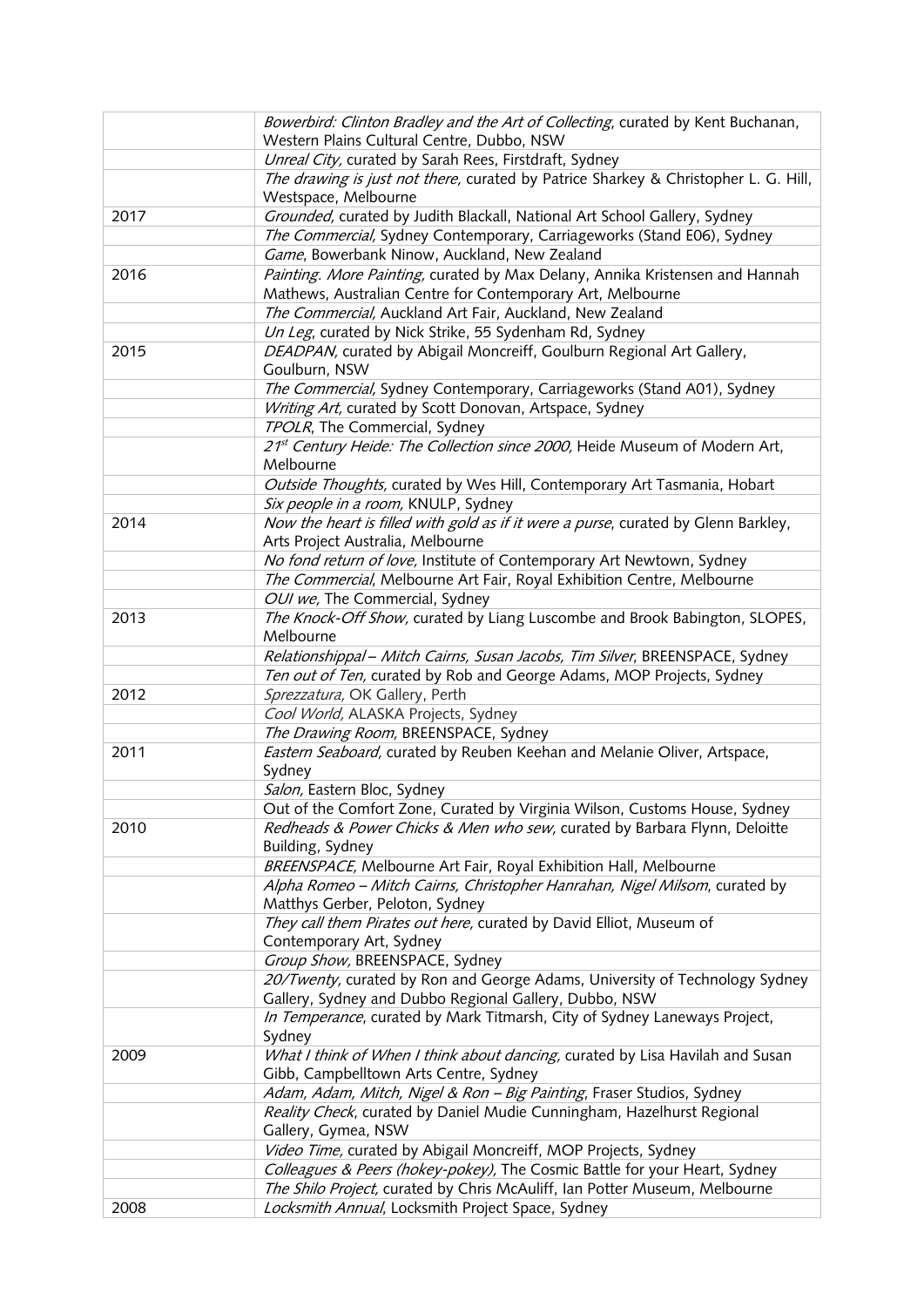|                                                | 30 <sup>th</sup> Anniversary Exhibition, Wollongong City Gallery, Wollongong, NSW                                                                    |
|------------------------------------------------|------------------------------------------------------------------------------------------------------------------------------------------------------|
|                                                | Downtown, curated by Firstdraft, City of Sydney Laneways Project, Sydney                                                                             |
|                                                | Rimbaud/Rambo, Neon Park, Melbourne                                                                                                                  |
|                                                | Rookie Show, curated by Ron and George Adams, Inflight, Hobart                                                                                       |
|                                                | Stupid Little Dreamer, curated by Ron & George Adams, Inflight, Hobart                                                                               |
|                                                | I am a Good Boy, curated by Elise Routledge, Firstdraft, Sydney                                                                                      |
| 2007                                           | Victory! Triumph! (performance with Agatha Gothe-Snape), Firstdraft 21st                                                                             |
|                                                | Anniversary Smash Hits, Parramatta Artist's Studios, Sydney                                                                                          |
|                                                | Deck, MOP Projects, Sydney                                                                                                                           |
| 2006                                           | The Year in Art, S. H Ervin Gallery, Sydney                                                                                                          |
|                                                | Plastic Myth, curated by James Steele, Firstdraft, Sydney                                                                                            |
|                                                | Drawcard 06, National Art School, Sydney                                                                                                             |
|                                                |                                                                                                                                                      |
|                                                | Cones of Zontact, Loose Projects, Sydney                                                                                                             |
|                                                | Post-it, Peloton, Sydney                                                                                                                             |
|                                                | Six, Mary Place Gallery, Sydney                                                                                                                      |
| 2005                                           | Punch, MOP Projects, Sydney                                                                                                                          |
|                                                | Last show of the year, King Street Gallery on Burton, Sydney                                                                                         |
| 2004                                           | Art on the Rocks, ASN Gallery, The Rocks, Sydney                                                                                                     |
|                                                | Salon de Refuses (Wynne Prize), S.H Ervin Gallery, Sydney                                                                                            |
|                                                |                                                                                                                                                      |
| <b>Curatorial Projects</b>                     |                                                                                                                                                      |
| 2020                                           | KNUCKLES, ANKLES and KNULP, Sydney                                                                                                                   |
| 2019                                           | Primavera 2019: Young Australian Artists, Museum of Contemporary Art                                                                                 |
|                                                | Australia, Sydney                                                                                                                                    |
|                                                | PLATES, ANKLES, Sydney                                                                                                                               |
|                                                | Nouveau Think, ANKLES, Sydney                                                                                                                        |
|                                                | TAP SUCCESS, ANKLES, Sydney                                                                                                                          |
| 2018                                           | Composite Order, ANKLES, Sydney                                                                                                                      |
| 2012                                           | Cool World, Alaska Projects, Sydney                                                                                                                  |
| 2010                                           | New Apartment, 'NICE' at The Cosmic Battle for Your Heart, Sydney                                                                                    |
| 2008                                           | Look out Wembley Arena, MOP Projects, Sydney                                                                                                         |
|                                                |                                                                                                                                                      |
| <b>Collective and Artist-led Organisations</b> |                                                                                                                                                      |
| 2018-present                                   | Founder/Director, ANKLES, Sydney                                                                                                                     |
| 2009-2011                                      |                                                                                                                                                      |
|                                                | Founding member, The Cosmic Battle for Your Heart, Sydney                                                                                            |
| 2007-2008                                      | Committee member, MOP Projects, Sydney                                                                                                               |
| 2006-2007                                      | Volunteer, Firstdraft, Sydney                                                                                                                        |
| 2005-2007                                      | Studio Assistant to Adam Cullen                                                                                                                      |
|                                                |                                                                                                                                                      |
| Selected Bibliography                          |                                                                                                                                                      |
| 2022                                           | Bradley Vincent, 'Spectral State', 2022 Adelaide Biennial of Australian Art:<br>Free/State, Art Gallery of South Australia, Adelaide, 2022, pp.42-45 |
| 2021                                           | Daniel Mudie Cunningham, 'Mitch Cairns', exh. text, The National: New                                                                                |
|                                                | Australian Art, Carriageworks, Sydney, 2021                                                                                                          |
|                                                | Courtney Kidd, The National 2021: New Australian Art', Artist Profile, no. 55,                                                                       |
|                                                | 2021                                                                                                                                                 |
| 2020                                           | Michael Snape, 'Mitch Cairns - Waylaid S T O O P', exh. text, The Commercial,<br>Sydney, 2020                                                        |
| 2019                                           | Mitch Cains, 'Making Sense as Language Forms', Primavera 2019: Young                                                                                 |
|                                                | Australian Artists, exh. cat., Museum of Contemporary Art Australia, Sydney,                                                                         |
|                                                | 2019, pp. 9-12.                                                                                                                                      |
|                                                | 'Mitch Cairns', The Whiteley at 20: Twenty Years of the Brett Whiteley Travelling                                                                    |
|                                                | Art Scholarship, exh. cat., National Trust of Australia (NSW) and S. H, Ervin Gallery,                                                               |
|                                                | Sydney, 2019, pp. 40-41.                                                                                                                             |
| 2017                                           | 'Mitch Cairns wins the Archibald Prize', Blouin Art Info, 1 August 2017.                                                                             |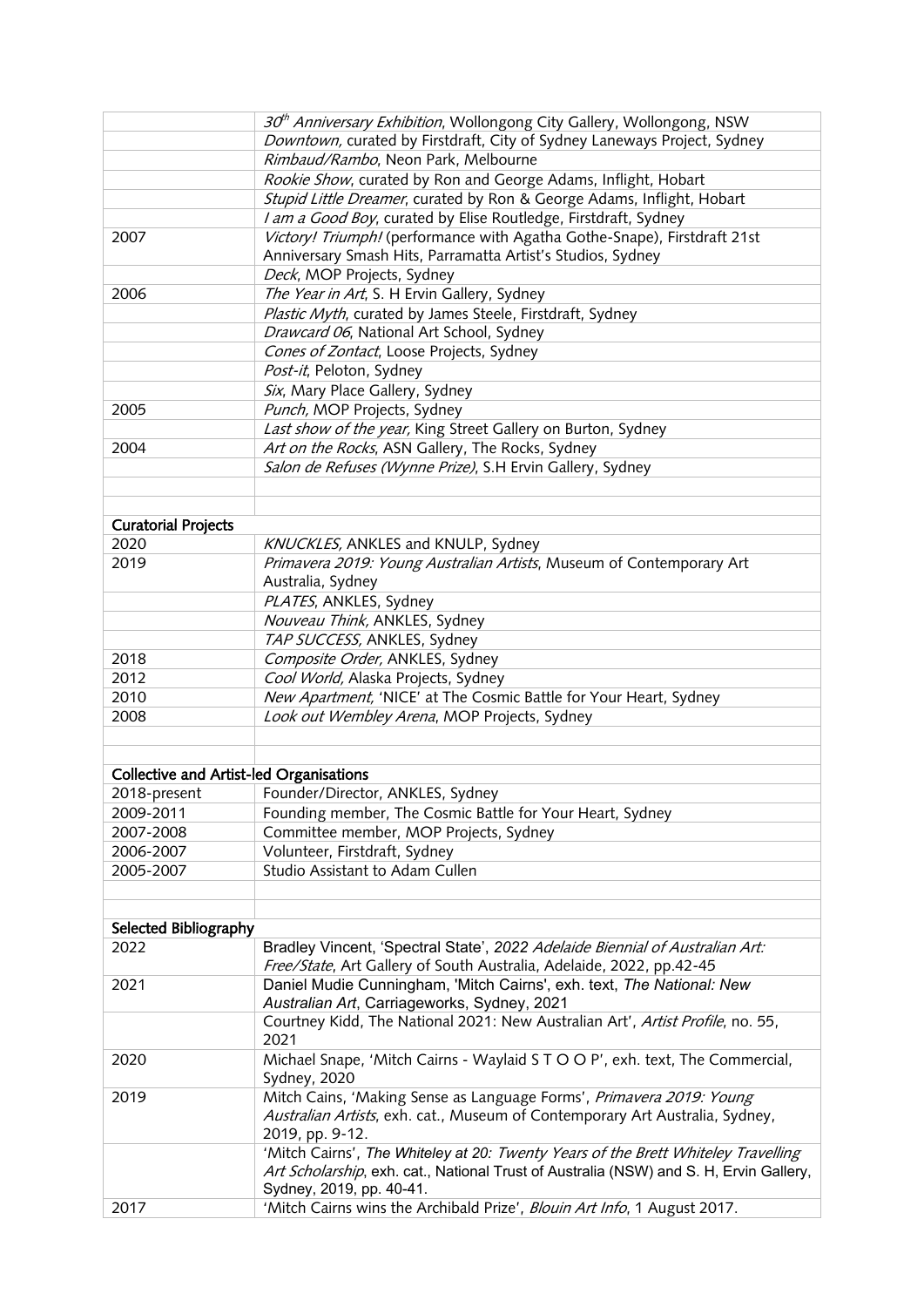|                          | Andrew Frost, 'Archibald 2017: objections to winning work are merely whinges<br>over style', The Guardian, Saturday 29 July 2017.                                   |
|--------------------------|---------------------------------------------------------------------------------------------------------------------------------------------------------------------|
|                          | 'Mitch Cairns wins \$80,000 Archibald Prize', Artforum, 29 July 2017.                                                                                               |
|                          | Marese O'Sullivan, 'Sydney artist Mitch Cairns wins \$100,000 Archibald Prize',                                                                                     |
|                          | SBS, 28 July 2017.<br>Riley Stuart, 'Archibald Prize: Mitch Cairns wins 2017 portrait gong for painting of                                                          |
|                          | his partner', ABC News, 28 July 2017.                                                                                                                               |
|                          | 'Archibald Winner Mitch Cairns was Led by Love', Australian Financial Review, 28<br>July 2017.                                                                      |
|                          | Eoin Blackwell, 'Mitch Cairns Takes Archibald Prize for Portrait of His Partner',<br>Huffington Post, 28 July 2017.                                                 |
|                          | Jane Albert, 'Sydney Artist Mitch Cairns wins 2017 Archibald Prize', Broadsheet,<br>28 July, 2017.                                                                  |
|                          | Garry Maddox, 'Mitch Cairns' portrait of Agatha Gothe-Snape wins Archibald<br>Prize', The Sydney Morning Herald', 28 July 2017.                                     |
|                          | Wes Hill, 'Around Town', Frieze, 9 February 2017.                                                                                                                   |
| 2016                     | Stephanie Berlangieri and Hannah Matthews, 'Mitch Cairns', Painting. More<br>Painting, exh. cat., Australian Centre for Contemporary Art, Melbourne, pp. 54-<br>57. |
|                          | John Cruthers, 'Stray Geranium', exh. cat., The Commercial, Sydney, 2016.                                                                                           |
| 2015                     | Mitch Cairns, The Reader's Voice, artist book, Heide Museum of Modern Art,<br>Melbourne, 2015.                                                                      |
|                          | Dan Rule, 'Mitch Cairns: Poetics and Pragmatics', Vault, September 2015, no. 11,<br>pp. 20-23.                                                                      |
|                          | Matthew Holt, 'Midnight All Day: Notes on Mitch Cairns' New Work', Mitch<br>Cairns - FINCHES, exh. cat., The Commercial, Sydney                                     |
| 2014                     | Mitch Cairns, Dip or Skinny Dip, Gang Atelier, 2014, 94p.                                                                                                           |
|                          | Ash Kilmartin, 'Condensity', Mitch Cairns - Cigarette cm, exh. cat., TCB art Inc.,<br>2014.                                                                         |
| 2013                     | Owen Craven, 'Emerge: Mitch Cairns', Artist Profile, no. 22.                                                                                                        |
|                          | Susan Gibb, 'Collector's Love', Australian Art Collector, no. 63.                                                                                                   |
| 2012                     | Erik Jensen, 'Blue Period', Runway, no. 21, pp. 66-69.                                                                                                              |
|                          | Susan Gibb, 'Sensitive Art', Base Principles, exh. cat., BREENSPACE, Sydney, 2012.                                                                                  |
|                          | André Hemer, 'Discussing Painting without Irony - Bass Principals', EyeContact,<br>20 June 2012.                                                                    |
|                          | Danny Ford, 'Heavy Lifting: Piano Removalist', Shift Focus Without Warning, 4<br>March 2012.                                                                        |
|                          | Rachel Fuller, 'Piano Removalist', exh. cat., Boxcopy, Brisbane. 2012.                                                                                              |
| 2010                     | Agatha Gothe-Snape and Shane Haseman., 'Man Rose', exh. cat., BREENSPACE,<br>Sydney, 2010.                                                                          |
| 2008                     | Shane Haseman, 'Written and Recorded by Ringo Starr', exh. cat., BREENSPACE,<br>Sydney, 2008                                                                        |
|                          | Anneke Jaspers, 'Conversation with Mitch Cairns', Runway, no. 11.                                                                                                   |
|                          | Kerrie Davies, 'New Work', Art World Magazine, February/March 2008, no. 1.                                                                                          |
| 2006                     | James Steele, Twenty Love - Firstdraft 20 <sup>th</sup> Anniversary, exh. cat., Firstdraft,<br>Sydney, 2006.                                                        |
|                          | Annemarie Lopez, 'Artists of Tomorrow', Australian Art Review, March-June<br>2006, no. 10.                                                                          |
|                          |                                                                                                                                                                     |
| <b>Grants and Awards</b> |                                                                                                                                                                     |
| 2020                     | The King's School Art Prize, The King's School, Sydney (finalist)                                                                                                   |
| 2017                     | Archibald Prize, Art Gallery of New South Wales, Sydney (winner)                                                                                                    |
|                          | Arthur Guy Memorial Art Prize, Bendigo Art Gallery, Bendigo, Vic (finalist)                                                                                         |
| 2015                     | Archibald Prize, Art Gallery of New South Wales, Sydney (runner-up)                                                                                                 |
| 2014                     | Archibald Prize, Art Gallery of New South Wales, Sydney (runner-up)                                                                                                 |
| 2013                     | Geelong Contemporary Art Prize, Geelong Gallery, Geelong, Vic (finalist)<br>Archibald Prize, Art Gallery of New South Wales, Sydney (finalist)                      |
|                          |                                                                                                                                                                     |